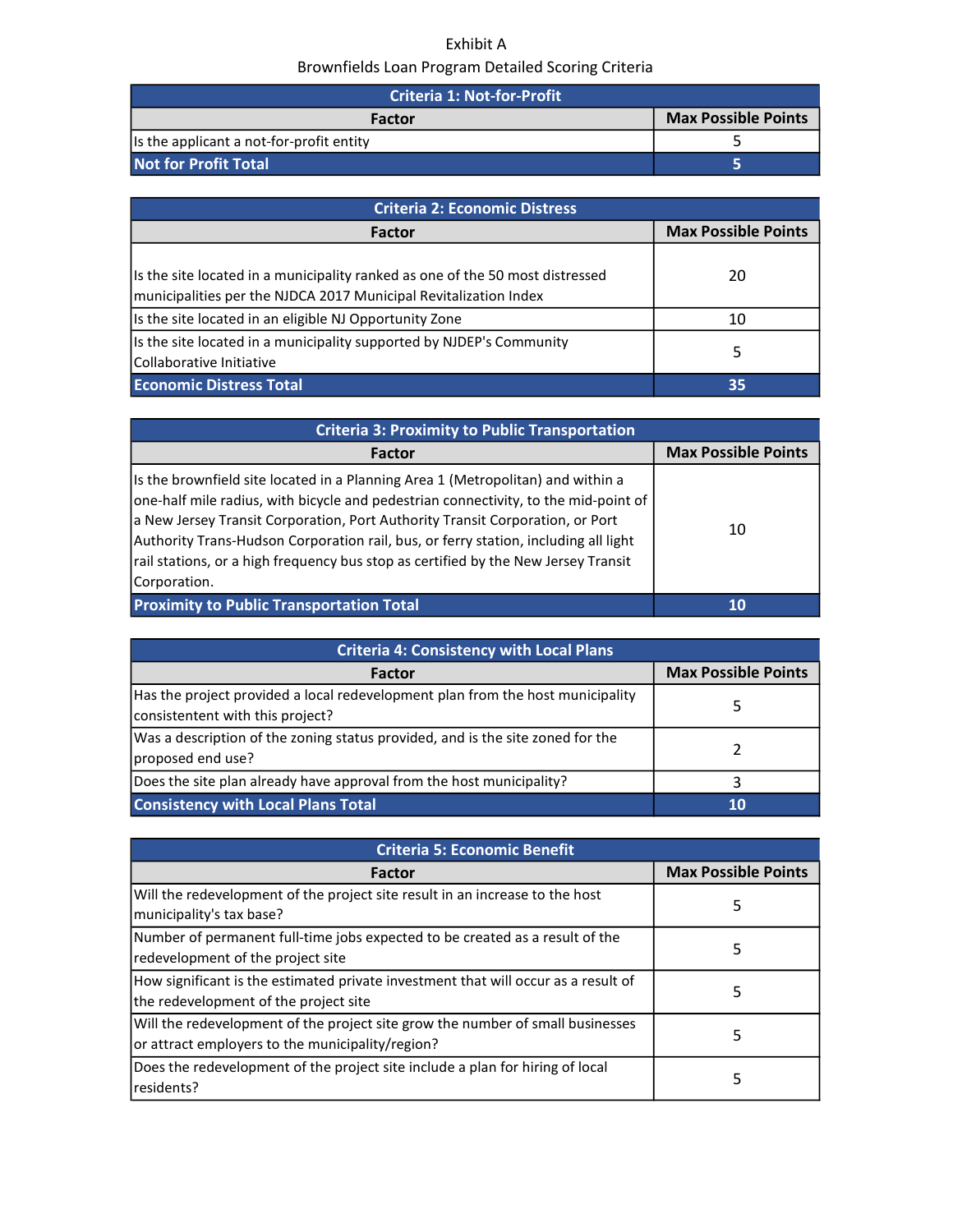## Exhibit A Brownfields Loan Program Detailed Scoring Criteria

| Factor                                                                                                                                                                                                                                                                                              | <b>Max Possible Points</b> |
|-----------------------------------------------------------------------------------------------------------------------------------------------------------------------------------------------------------------------------------------------------------------------------------------------------|----------------------------|
| If the redevelopment of the project site includes a plan for hiring of local<br>residents, does the plan incorporate workforce development opportunities for<br>Ithose residents?                                                                                                                   | 5.                         |
| Will the primary use of the redeveloped project site be related to an innovation<br>economy industry such as information and high-tech, life sciences, clean energy,<br>advanced manufacturing, advanced transportation and logistics, finance and<br>linsurance, and non-retail food and beverage? | 5                          |
| <b>Economic Benefit Total</b>                                                                                                                                                                                                                                                                       | 35                         |

| <b>Criteria 6: Project Viability &amp; Need for Financing</b>                                                                                             |                            |
|-----------------------------------------------------------------------------------------------------------------------------------------------------------|----------------------------|
| <b>Factor</b>                                                                                                                                             | <b>Max Possible Points</b> |
| Level of experience and qualifications of the applicant, specifically demonstrated<br>history of successful completion of projects of similar size/scope. | 10                         |
| Presence and strength of strategic partners, specifically with demonstrated<br>history of successful completion of projects of similar size/scope.        | 5                          |
| Presence and amount of other funding commitments available to support the<br>project                                                                      | 5                          |
| Has the applicant demonstrated the Brownfields Loan is necessary to complete<br>the project                                                               | 5                          |
| Are any DEP or EPA enforcement actions currently present at the site?                                                                                     | 5                          |
| Have all local, state and Federal approvals necessary to advance the project been<br>received?                                                            | 5                          |
| Has preliminary site assessment and site investigation already been completed or<br>is preliminary site assessment and site investigation not necessary?  | 5                          |
| Are the public utilities required for the redevelopment project already available<br>at the site?                                                         | 5                          |
| <b>Project Viability &amp; Need for Financing Total</b>                                                                                                   | 45                         |

| <b>Criteria 7: Public Health &amp; Environmental Benefits</b>                      |                            |
|------------------------------------------------------------------------------------|----------------------------|
| Factor                                                                             | <b>Max Possible Points</b> |
| The length of time the brownfield site has been abandoned or underutilized as a    |                            |
| result of the contamination that exists on the site.                               | 5                          |
| Is there a direct relationship between the environmental contamination that        |                            |
| exists on the the site and the prior use of the site?                              | 5                          |
| Is the project addressing an unmet neighborhood, municipal and/or regional         |                            |
| need                                                                               | 5                          |
| Does the redevelopment of the site include features that will promote or enhance   |                            |
| walkability or bikeability?                                                        | 5                          |
| Does the proposed project incorporate higher standards to address sea level rise,  |                            |
| increased temperatures, changes in groundwater tables, increased rainfall          |                            |
| intensity, or other climate impacts that may affect the performance of the site in |                            |
| lthe future                                                                        | 5                          |